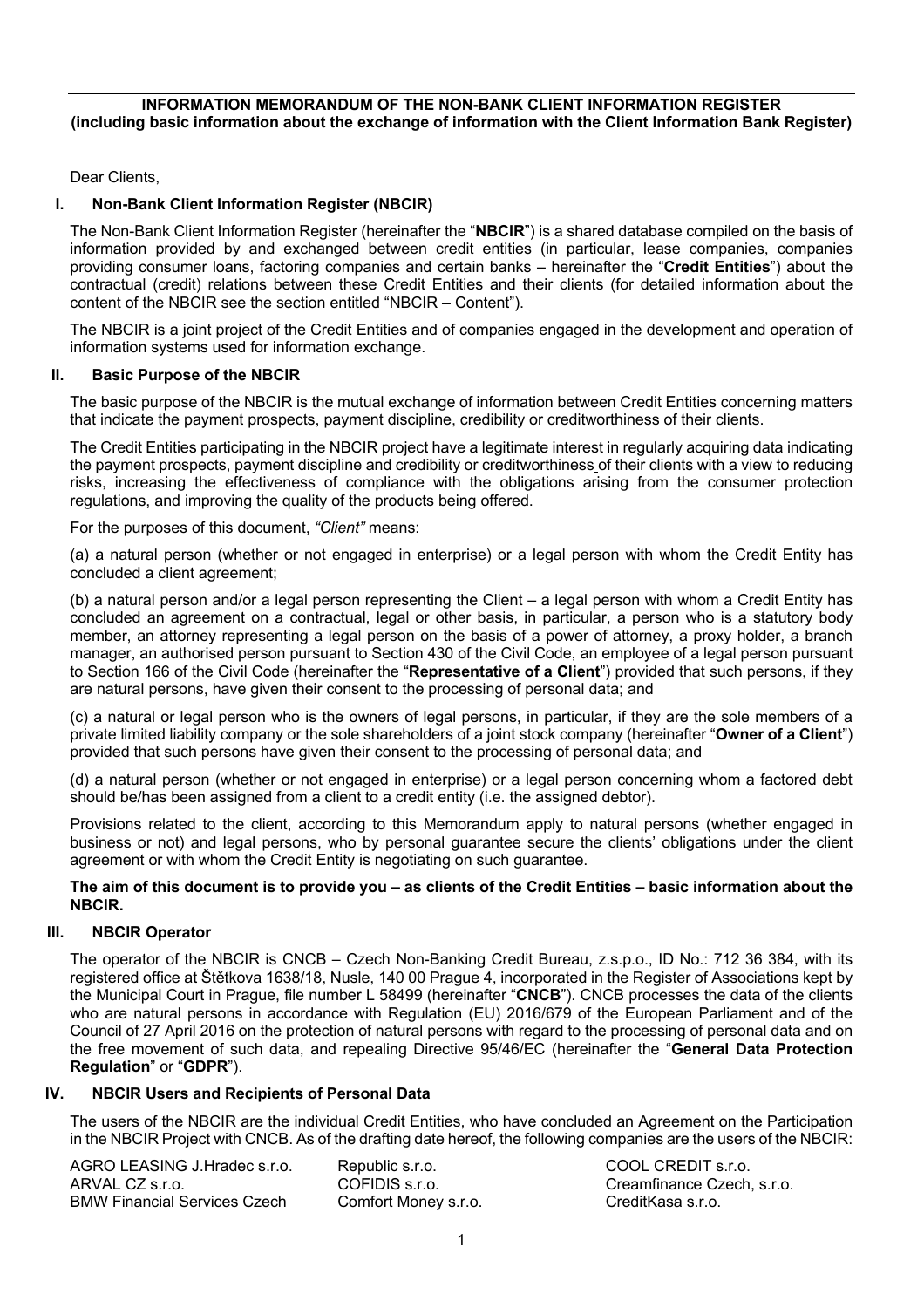CreditPortal, a.s. ČSOB Leasing, a.s. D.S. Leasing, a.s. EC Financial Services, a.s. ESSOX s.r.o. Fair Credit Czech s.r.o. FCE CREDIT, s.r.o. FlexiFin s.r.o. FRIENDLY CASH SE Home Credit a.s. IMPULS-Leasing-AUSTRIA s.r.o. LeasePlan Česká republika, s.r.o. Leasing České spořitelny, a.s.

Lemonero s.r.o. Lidya Czech Republic s.r.o. MallPay s.r.o. Mercedes-Benz Financial Services Česká republika, s.r.o. MONETA Auto, s.r.o. MONETA Leasing, s.r.o. PEAC (Czech Republic) s.r.o. PROFI CREDIT Czech, a. s. PRONTO CREDIT s.r.o. Provident Financial s.r.o. Raiffeisen – Leasing, s.r.o. RCI Financial Services, s.r.o.

SG Equipment Finance Czech Republic s.r.o. SWISS FUNDS, a.s. ŠkoFIN s.r.o. TOMMY STACHI s.r.o. Toyota Financial Services Czech s.r.o. UniCredit Leasing CZ, a.s. UNILEASING a.s. VFS Financial Services Czech Republic s.r.o. Zaplo Finance s.r.o.

In addition to the below-mentioned companies that support the technical processing of the information, the Credit Entities – NBCIR users are the only possible recipients of the personal data contained in the NBCIR.

# **V. CRIF S.p.A.**

Another party participating in the data processing in the NBCIR and CIBR is CRIF S.p.A., established in accordance with the law of the Italian Republic, with its registered office at Via M. Fantin 1-3, 40131 Bologna, Italian Republic (hereinafter referred to as "**CRIF**"), which is in charge, under applicable contractual documentation, of automated technical processing of client information provided to CBCB by banks and to CNCB by creditor entities. CRIF provides this automated processing to CBCB in the case of CIBR and to CNCB in the case of NBCIR.

### **VI. CRIF – Czech Credit Bureau, a.s.**

CRIF – Czech Credit Bureau, a.s., ID No.: 262 12 242, having its registered office in Štětkova 1638/18, Nusle, 140 00 Prague 4, entered in the Commercial Register administered by the Municipal Court in Prague, Section B, Entry 6853 (hereinafter the "**CRIF CZ**") provides, under relevant agreements, services to CNCB in the case of the NBCIR connected with mutual information exchange regarding the payment prospects, credibility and payment discipline or creditworthiness of their clients and operation of the Client Centre.

### **VII. NBCIR – Content**

NBCIR is a database of information on contractual relationships between creditor entities and their clients. The NBCIR is created on the basis of information (data) which is provided by the Credit Entities to CNCB and which either separately or in combination indicate the payment prospects, credibility and payment discipline or creditworthiness of the clients of the Credit Entities.

The following personal data of the Clients are processed in the NBCIR:

- Client identification details (i.e. name, surname, surname at birth, date of birth, place and country of birth, and address of the Client);
- The birth certificate number of the client (for details see the section on Birth Certificate Numbers);
- Personal data indicating whether or not a contractual relationship has been established between the Client (or applicant in the case of guarantors) and the Credit Entity;
- Personal data indicating the financial obligations of the Client that have arisen or that will or may arise with regard to the Credit Entity in connection with the contractual relationship, as well as data concerning the fulfilment of these obligations by the Client;
- Personal data indicating the security of the Client's liabilities related to the contractual relationship with the Credit Entity;
- Data indicating whether a receivable has been assigned with respect to the client under a contractual relationship with the Credit Entity, and data indicating further fulfilment of liabilities by the Client in relation to such an assigned debt; all this provided only that the Credit Entity continues to administer the relevant assigned debt and that other contractual terms are fulfilled;
- Any other personal data indicating the solvency, payment discipline and creditworthiness of the Client that the Client has communicated or may communicate to the Credit Entity or that the Credit Entity has obtained or may obtain in connection with the performance or non-performance of the relevant contractual relationship with the Credit Entity, including data about the Client's identification document.

**The legal basis for the processing of the personal data concerning the Clients in the NBCIR is (a) compliance with the legal obligations of the Credit Entities if a consumer loan is provided to a natural person, (b) legitimate interests of the Credit Entities if credit other than a consumer loan is provided to a natural person, in particular, with a view to providing credit products only to solvent and creditworthy**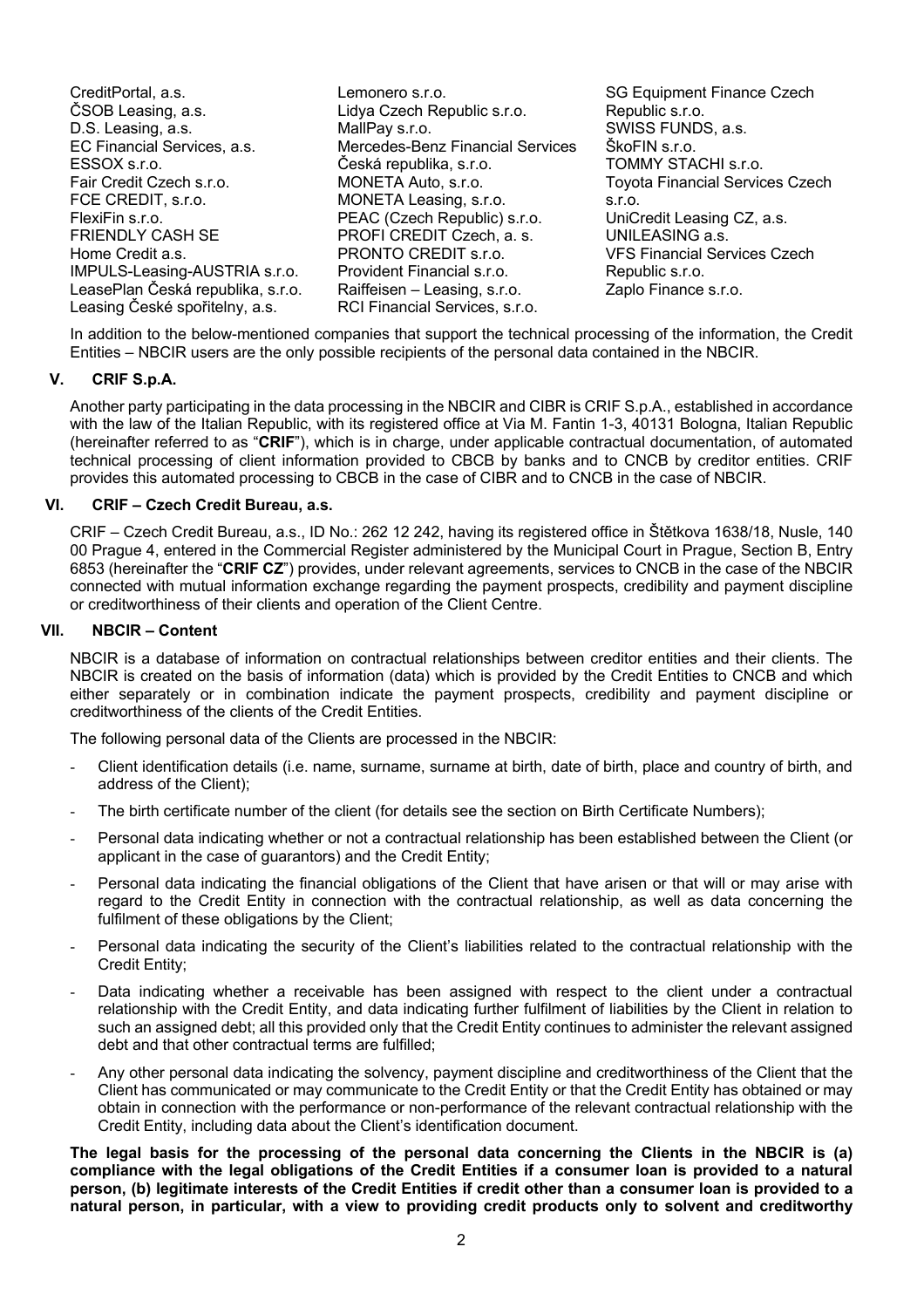#### **Clients, (c) a statutory authorization to process a birth certificate number, if necessary for the enforcement of private claims or for the prevention of non-performing claims, and (d) consent to the processing of the personal data in the case of Representatives of the Client or Owners of the Client.**

The treatment of the information (data) in the NBCIR is governed by the following rules:

Information (data) is included and processed in the NBCIR to the extent to which it may serve to assess the client's the payment prospects, credibility and payment discipline or creditworthiness of the Client and to which the Client has provided the information in connection with the contractual relationship, or which may arise from the contractual relationship during its term, or, in the case of an Assigned Debtor, which may arise from the Assigned Debtor's obligations towards the Client or the NBCIR user during the term of such liabilities, or which may arise in connection with the administration of the relevant assigned debt (see the above-mentioned list of data processed in the NBCIR).

The NBCIR therefore contains in particular the Clients' basic identification data, data regarding the Clients' obligations and the timely performance thereof (see the above-mentioned list of data processed in the NBCIR). No special categories of personal data of the Clients – natural persons within the meaning of the GDPR (e.g. health data) are processed in the CIBR.

The information (data) contained in the NBCIR is regularly updated on a monthly basis and is kept for the purpose of information exchange among the Credit Entities during the term of all the obligations of the Client to a NBCIR user or the Assigned Debtor towards the Client or to a NBCIR user (including situations where the Credit Entity administers the relevant assigned debt – see the above-mentioned list of the personal data processed in the NBCIR) and for the period of another four (4) years following the fulfilment of all obligations of the Client or of the Assigned Debtor.

If the requested Client Agreement is not concluded with the Client, the information (data) regarding the Client including the Assigned Debtor is retained in the NBCIR for six (6) months from the date of submission of the Client's (or the User's) application for the conclusion of the relevant agreement (including an agreement concerning the assignment of the Factored Debt of the Assigned Debtor). Upon the expiration of the relevant period, the processing of such information (data) is restricted (meaning that the data are made unavailable and unprocessible) and the data are in no manner provided for the purposes of information exchange among the Credit Entities; after the expiration of the restriction period of five (5) years, the information (data) will be automatically deleted.

The information (data) about the contractual relations with the Clients is provided by the Credit Entities to CNCB, which further processes these data in the NBCIR, including the utilisation of the final automated technical processing system provided by the Italian company CRIF. The final technical processing of the information in Italy is also performed in accordance with the General Data Protection Regulation. In the course of this processing, there is also the profiling of the Clients of the individual Credit Entities, the result of which becomes one of the underlying documents in the Credit Entity's decision-making about whether or not to conclude the requested agreement with the Client. However, the decision-making about whether or not the Credit Entity concludes the product agreement with the Client does not take place by automated means in the NBCIR.

CNCB makes the information (data) that is processed in this manner available in the form of credit reports to the Credit Entities who use the services of the NBCIR at their request and solely for the purpose of the exchange of information about the payment prospects, credibility and payment discipline or creditworthiness of the Clients among the Credit Entities.

In addition, CNCB also provides or may provide the Credit Entities who use the NBCIR:

- the so-called score, which is a synthetic value indicating the assessment of the information (data) about the Clients that is always contained in the relevant credit report and which the users also use for the purpose of assessing the payment prospects, credibility and payment discipline or creditworthiness of their Clients; the score is provided in credit reports as well as in summary statistical reports (as specified below);
- A report on the verification of the Client's document or of the data given in the Client's document, which is part of the Client's credibility check also in connection with Act No. 253/2008 Coll., on selected measures aimed at combating money laundering and terrorist financing, as amended, which shall be prepared, inter alia, using public databases and NBCIR; the report on the verification of the Client's documents or of the data given in the Client's document is provided either separately or as a part of the credit reports;
- Information (data) in the form of summary statistical reports on the payment prospects, credibility and payment discipline of the Client portfolios on the relevant product market; such summary statistical reports constitute aggregate and anonymous information that cannot be associated with any identified or identifiable data subject, and they can also be made available to the competent supervisory authority within the framework of its supervisory and control activities in accordance with the applicable laws and regulations;
- Information in relation to Clients concerning whom the Credit Entity that has requested the information will assign or has assigned debt arising from a Client Agreement.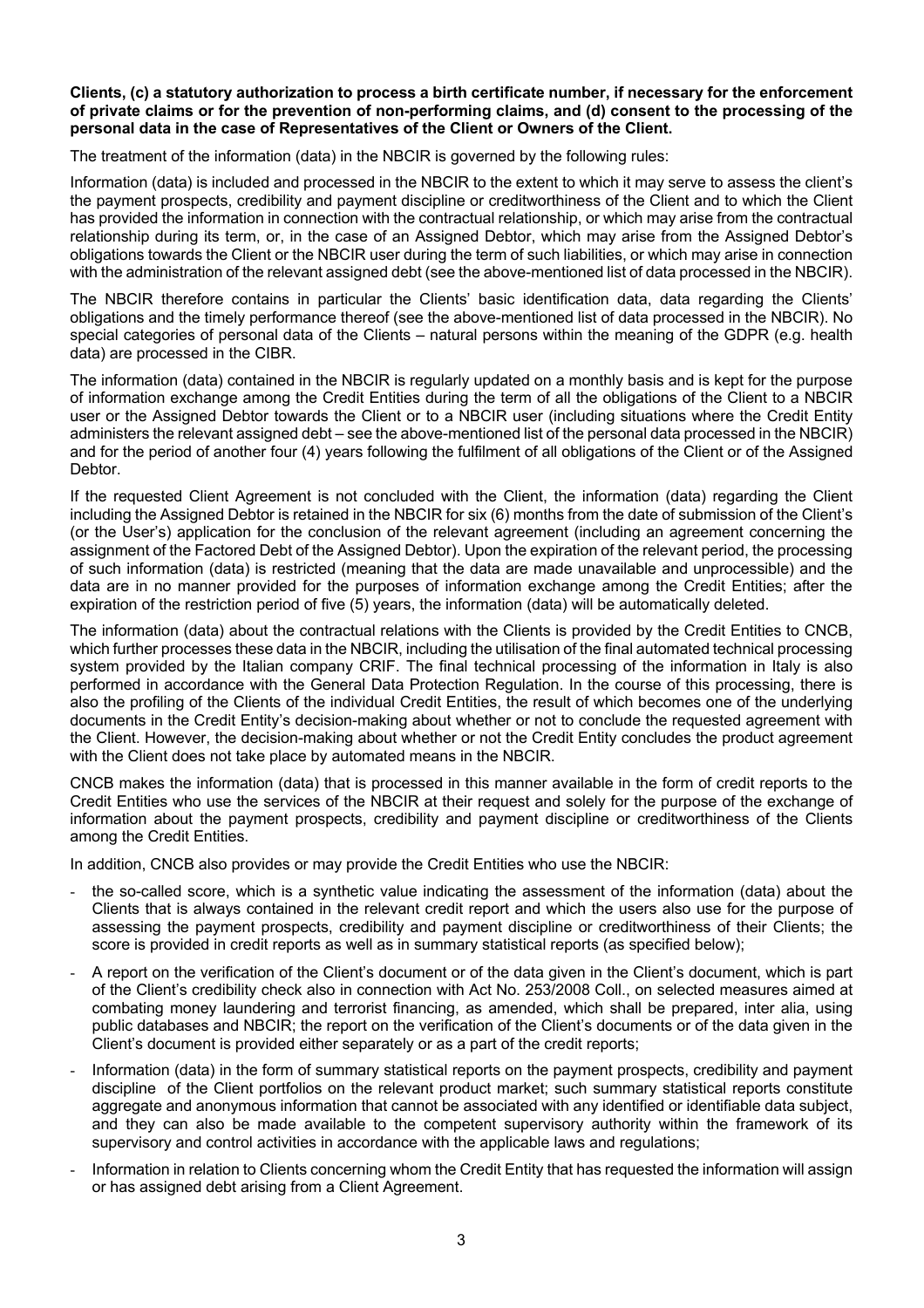The information (data) regarding the Representatives of the Client who are natural persons and regarding the Owners of the Client is provided by CNCB to the Credit Entities on the basis of the consent of such persons to the processing of their personal data in the NBCIR.

### **VIII. Birth certificate numbers**

The structure of the NBCIR assumes that the NBCIR also processes data about the birth certificate numbers of the persons who are the Clients of the NBCIR users.

Your birth certificate number, combined with other data about you, forms a unique set of data which reliably identifies you in the NBCIR database, thus effectively preventing confusion with another person kept in NBCIR database. Such identification is necessary for the enforcement of private law claims and for the prevention of non-performing receivables. Collection of birth certificate numbers follows the conditions specified in the Act on the Register of Population (Section 13c (1) (c) of Act No. 133/2000 Coll.).

The provisions of the other sections of this Memorandum shall apply in their entirety to the handling of your birth certificate number in the NBCIR, including the purpose, period and method of processing, its security, etc. Therefore, the requirement to take specific measures to protect your rights and freedoms as a data subject in processing your birth certificate number is fulfilled.

### **IX. Client Centre**

Operated by CRIF CZ, the Client Centre serves as a contact point where you can address your requests related to the processing of your personal data in the NBCIR. In particular, the Client Centre provides the Clients of the Credit Entities the following services:

- It informs Clients about the data that are processed about them in and NBCIR (in accordance with the requirements of the GDPR);
- It serves as the point where Clients can submit the requests for information about what data about them are being processed in the NBCIR;
- It serves as the point where complaints or objections may be submitted by Clients in connection with any inaccurate data processed in the NBCIR;
- It serves as the point where the Clients' other rights under the GDPR can be exercised.

### **X. Technical and organisational guarantees of information (data) security in the NBCIR**

As regards the operation of the NBCIR, we would like to inform you that all the parties involved have taken due measures to prevent any unauthorised or accidental access to the information (data) in the NBCIR, its modification, destruction, loss, unauthorised transfer, unauthorised processing, or other misuse of the information contained in the NBCIR.

Such steps shall include in particular:

- Regular changes of the individual access codes and access names to the NBCIR;
- The transmission of data via private lines, thus preventing from the unauthorized access to information;
- Data encryption during transmission.

#### **XI. Transfer of personal data to third countries.**

The processing of information in the NBCIR does not involve the transfer of personal data outside the territory of the European Union.

#### **XII. Special protection of the rights of clients - individuals**

On the basis of the obligations set out in the GDPR, we would hereby like to advise you of your rights arising from the applicable provisions of the GDPR.

#### You may exercise these rights in the Client Centre:

*Right of access to personal data:* you have the right to make a request to CNCB to confirm whether your personal data are actually being processed and, if so, you have the right to access these personal data and the specified information. In that case, CNCB will provide you with a copy of the personal data that are being processed about you in the NBCIR database free of charge. In accordance with the rules of the General Data Protection Regulation, CNCB is entitled to charge you a reasonable fee for providing a copy of the processed personal data to cover the administrative costs of the administrator if your requests for access to data would be manifestly unreasonable or disproportionate, especially if repeated. In the event of a correction of your incorrectly stated data in the NBCIR, you will receive a confirmation of the correction free of charge in the form of a copy of the processed personal data.

*Right to rectification:* you have the right to have CNCB rectify any inaccurate personal data that concern you and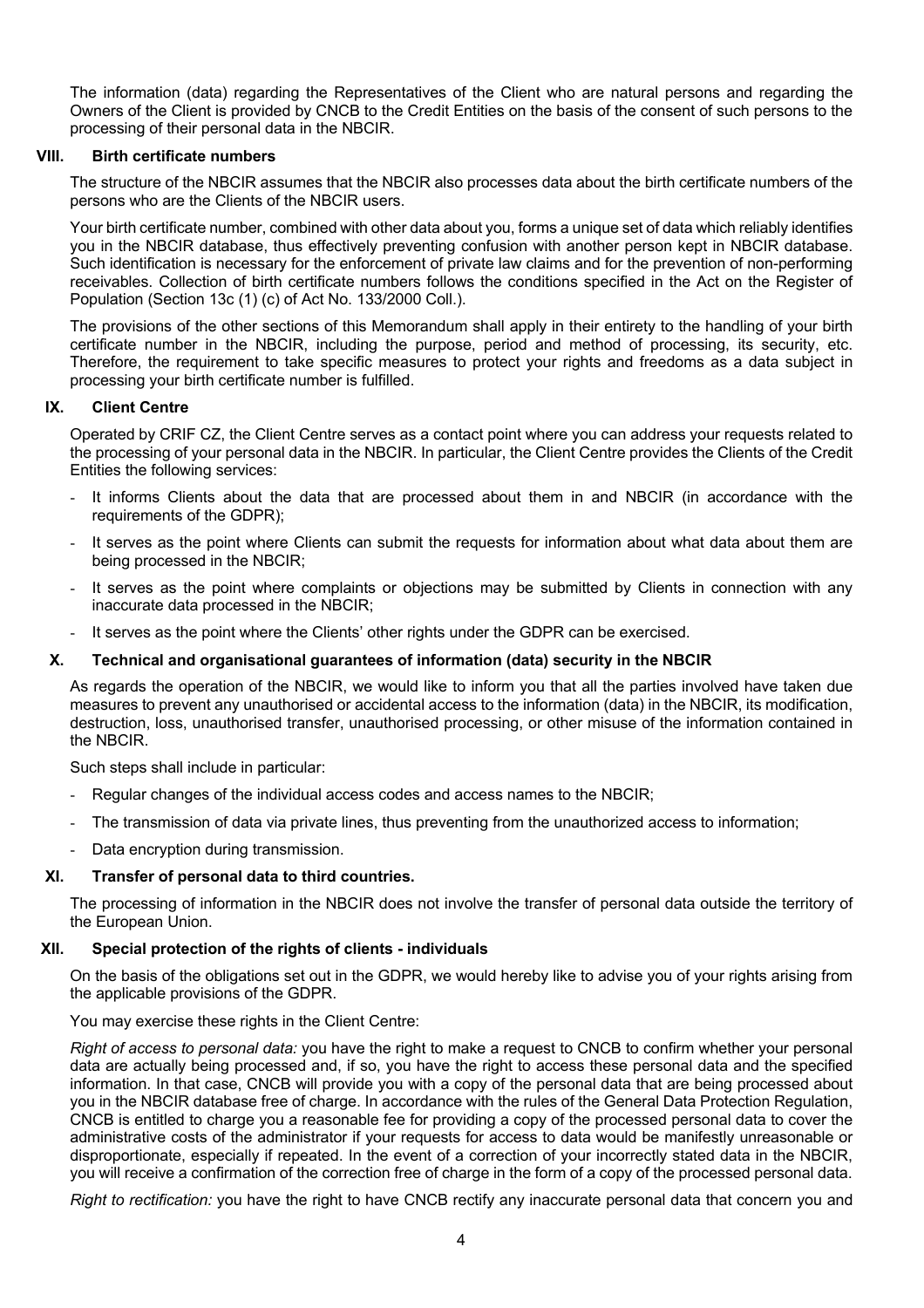are being processed in the NBCIR without undue delay. You also have the right to have incomplete personal data completed, including by providing an additional statement.

*Right to erasure ("right to be forgotten"):* you have the right to have personal data concerning you erased by CNCB without undue delay if any of the reasons set forth in the GDPR arise (e.g. the data are no longer needed for the purposes of the processing or their processing is unlawful).

*Right to restriction of processing:* you have the right to have the processing of your personal data restricted by CNCB if any of the reasons set forth in the GDPR arise (e.g. due to the inaccuracy of the personal data that are being processed, or if their processing is unlawful).

Please note that the right to data portability, i.e. the right to obtain personal data (which concern you and which you have provided to the NBCIR user) in a structured, commonly used and machine-readable format, and the right to transmit these data to another data controller without the NBCIR user or CNCB preventing this, is not relevant to the nature of the processing of your personal data in the NBCIR, and therefore we cannot comply with any data portability requests.

*Right to lodge a complaint:* if you believe that the processing of your personal data in the NBCIR constitutes a violation of the applicable laws, in particular the General Data Protection Regulation, you may lodge a complaint with:

Office for Personal Data Protection, Pplk. Sochora 27, 170 00 Prague 7, www.uoou.cz

The requested information and documents and/or information on the measures taken will be provided to you without undue delay, but no later than one (1) month from the date of receipt of your request. In some cases, however, this period may be extended, of which we will notify you. If it is impossible to comply with your request, we will inform you of this fact and of the reasons, including an advice on your further rights (the right to lodge a complaint and the right to judicial protection).

If necessary, we may ask you to provide additional information to confirm your identity in connection with your request. If we cannot establish your identity, we cannot usually comply with your request.

You may exercise your rights free of charge. If the submitted requests are clearly unjustified or unreasonable, especially because they are repeated, we may request reasonable compensation from you or we may refuse to grant your request.

### **XIII. Right to object**

For reasons related to your particular circumstances, you have the right at any time to object to the processing of the personal data that concern you. CNCB will no longer process your personal data unless it can demonstrate to you compelling legitimate interests for the processing which override your interests, rights and freedoms or for the establishment, exercise or defence of legal claims.

As regards the procedure for the exercise of the right to object, the rules set out above for the exercise of other rights apply accordingly.

### **XIV. Data Protection Officer**

If you are unable to resolve your issue through the Client Centre, you can also contact the Data Protection Officer of the NBCIR at poverenec@cncb.cz.

# **INFORMATION EXCHANGE WITH THE CLIENT INFORMATION BANK REGISTER**

The objective of this section of the Information Memorandum is to provide you – the Clients of the Credit Entities – basic information about the exchange of information (data) between the users of the NBCIR and of the CIBR and between the CIBR and the NBCIR.

The NBCIR and CIBR databases are two separately existing databases (albeit having certain identical features, which are further described below). The CIBR is a shared database of data created on the basis of information exchanged among banks about their contractual relations with their clients. The CIBR contains information similar to that contained in the NBCIR.

During the exchange of information (data) between banks and the Credit Entities the CIBR and NBCIR databases continue to be separated because data is exchanged through the operators of the two registers (for detailed information about the operators see the sections entitled "NBCIR Operator" and "CIBR Operator"), who continue to provide the information (data) to their users (i.e. the Credit Entities as the users of the NBCIR and the banks as the users of the CIBR, respectively); provided that all the legal requirements are met, the operators provide their users information (data) from both registers from a certain point (for detailed information see the section entitled "Exchange of Information between the NBCIR and the CIBR").

#### **I. Basic Purpose of the CIBR and Its Link to the NBCIR**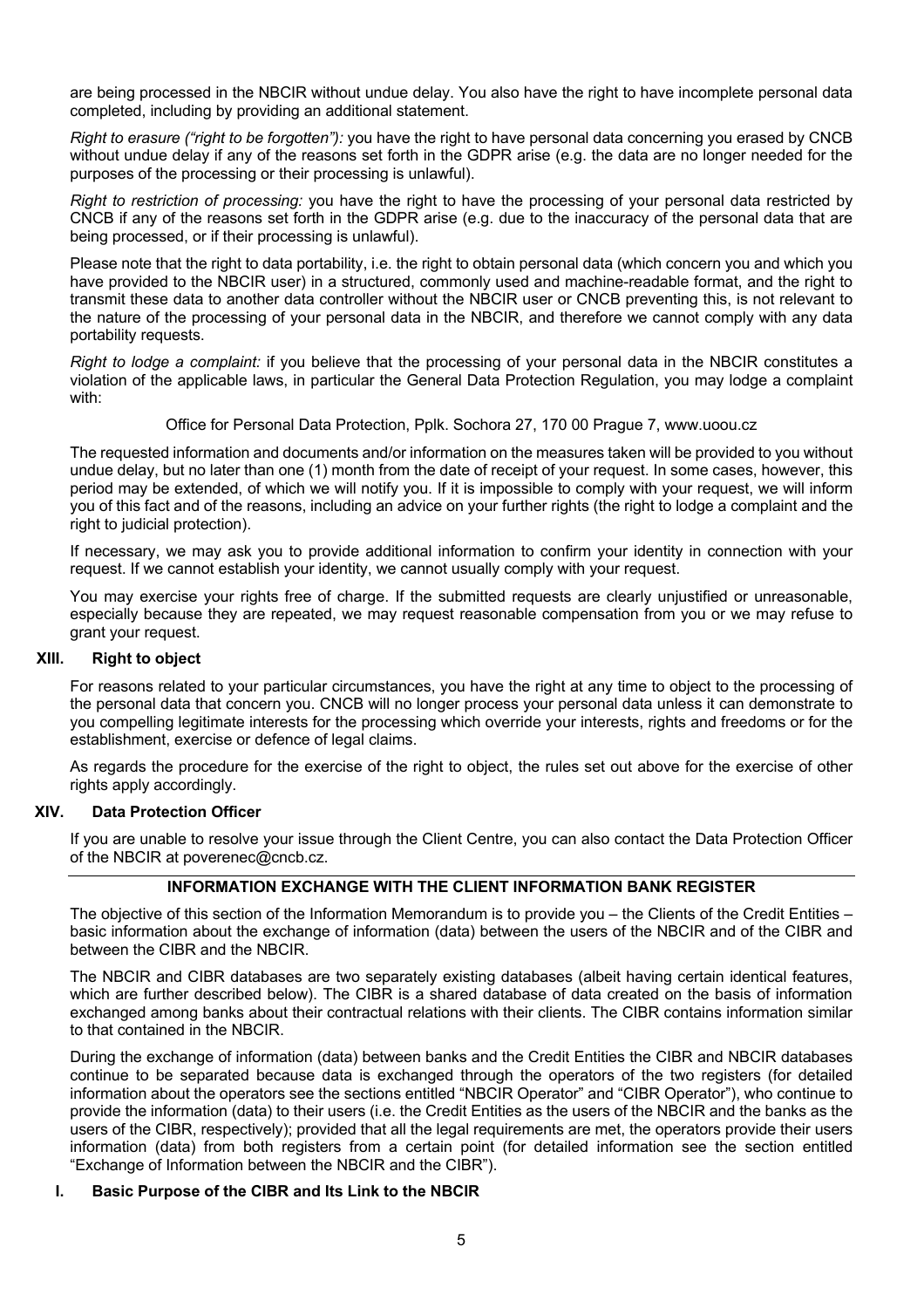The basic purpose of the CIBR is defined by law. Specifically, it is by the provision of Section 38a(1) of Act No. 21/1992 Coll. on banks, as amended (hereinafter the "**Banking Act**"), according to which banks and branches of banks operating in the Czech Republic may (within the framework of their mandatory prudence) inform one another about matters that are descriptive of the payment prospects and credibility th of their Clients including through a third party owned solely by banks.

The basic purpose is similar to that of the NBCIR and, with regard to these similar or identical purposes, the requirement for the compatibility of the purposes within the meaning of the GDPR is met as regards the mutual exchange of data concerning the Clients between banks and Credit Entities.

# **II. CIBR Operator**

The operator of the CIBR is CBCB – Czech Banking Credit Bureau, a.s., ID No.: 261 99 696, with its registered office at Štětkova 1638/18, Nusle, 140 00 Prague 4 (hereinafter "**CBCB**"), which is owned solely by banks in accordance with the Banking Act. CBCB processes the data of the clients (natural persons) of the banks in accordance with the GDPR and other applicable laws and regulations.

# **III. CIBR Users**

The users of the CIBR include the individual banks, which are the controllers of personal data within the meaning of the GDPR and which have concluded the Agreement on Participation in the CIBR Project with CBCB. As of the drafting date hereof, the following companies are the users of the CIBR:

| Air Bank a. s.                          | Hypoteční banka, a.s.               |
|-----------------------------------------|-------------------------------------|
| Banka CREDITAS a.s.                     | Komerční banka, a.s.                |
| <b>BNP Paribas Personal Finance SA,</b> | mBank S.A., organizační složka      |
| odštěpný závod                          | Modrá pyramida stavební             |
| Česká spořitelna, a.s.                  | spořitelna, a.s.                    |
| Československá obchodní banka,          | MONETA Money Bank, a.s.             |
| a.s.                                    | MONETA Stavební Spořitelna a.s.     |
| ČSOB Stavební spořitelna, a.s.          | Oberbank AG pobočka Česká           |
| Expobank CZ a.s.                        | republika                           |
| Fio banka, a.s.                         | Raiffeisen stavební spořitelna a.s. |

Raiffeisenbank a.s. Sberbank CZ, a.s. Stavební spořitelna České spořitelny, a.s. UniCredit Bank Czech Republic and Slovakia, a.s. Všeobecná úverová banka a.s., Prague branch

# **IV. Legal Basis for the Processing of Personal Data in the CIBR**

The legal basis for the processing of the Clients' personal data in the CIBR is (a) compliance with the legal obligations of the banks and (b) consent of the Representatives or Owners of the Client to the processing of their personal data.

# **V. Exchange of Information between the NBCIR and CIBR Users**

Information concerning a certain Client may be exchanged between the NBCIR and CIBR users. The information (data) can be exchanged between the Credit Entities and the banks on the basis of the applicable agreements concluded between CBCB (being the operator of the CIBR) and CNCB (being the operator of the NBCIR) and between CBCB and the banks and between CNCB and the Credit Entities; information (data) from the other database (i.e. data from the NBCIR for banks and data from the CIBR for Credit Entities) can also be provided on the basis of the requests of the relevant users (i.e. banks or Credit Entities) in the form of credit reports (including the score, if applicable) or in the form of reports on the verification of the Client's documents.

**The processing on the basis of the exchange of information between the Credit Entities and the banks is possible on the basis of (a) compliance with the legal obligations of the Credit Entities and the banks if a consumer loan is provided to a natural person, (b) legitimate interests of the Credit Entities if credit other than a consumer loan is provided to a natural person, and (c) consent with the processing of the personal data in the case of Representatives of the Client or Owners of the Client.**

The treatment of the information (data) in the CIBR (i.e. except for making the data available to the NBCIR users) is governed by special rules, about which the banks inform their Clients in connection with the contractual relationship between the bank Entity and the Client. Such rules do not apply to the exchange of information (data) between the banks and the Credit Entities.

# **VI. CIBR – Data Protection and Protection of the Clients' Rights**

The principles that apply to the protection of the Clients' information (data) in the processing of the data during the exchange of information between the users of the NBCIR and of the CIBR and the rights the Client – a natural person – may exercise in this context are similar to those specified for the NBCIR above.

Any additional information is available from the Client Centre; you can also contact the NBCIR Data Protection Officer at poverenec@cncb.cz.